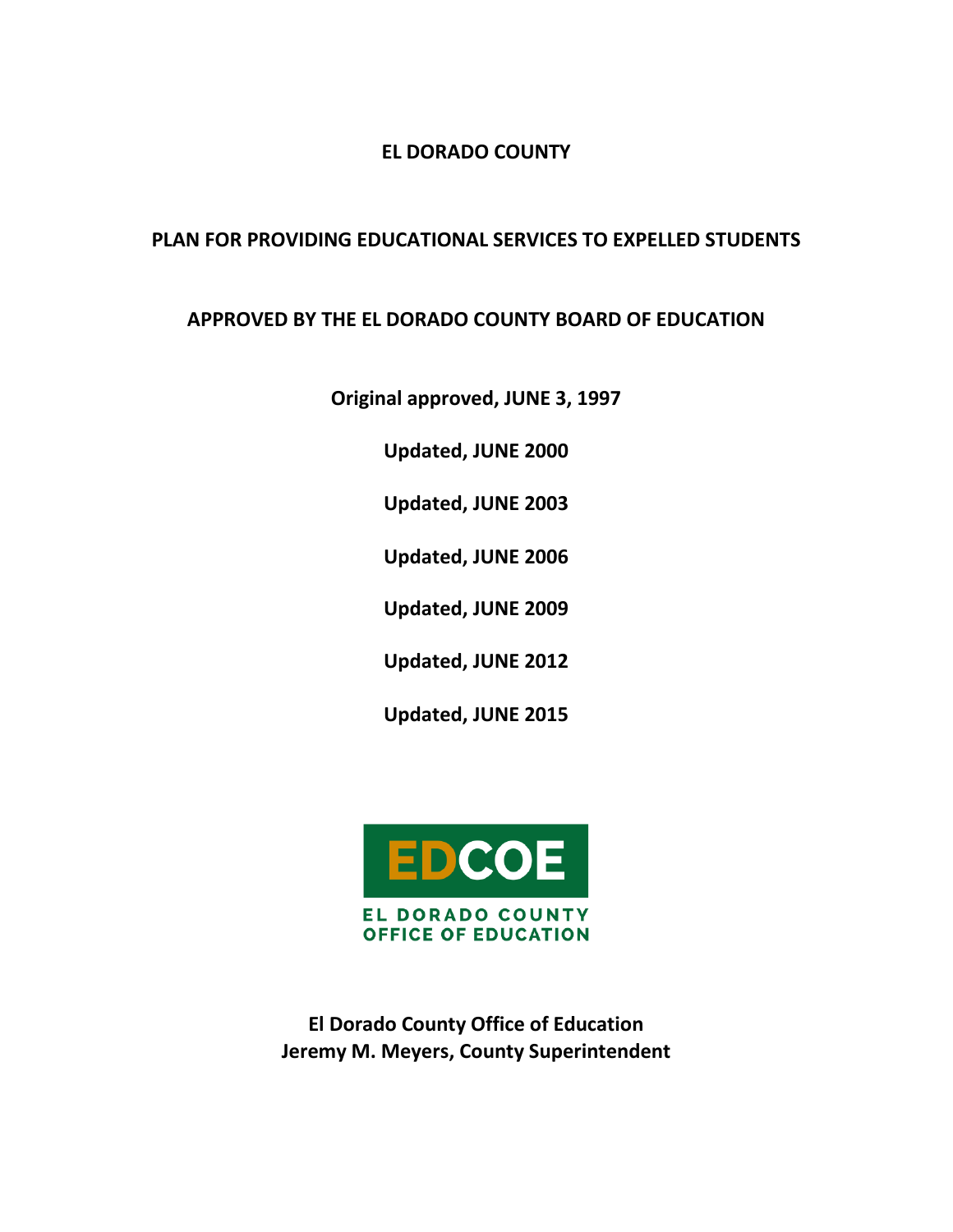# **TABLE OF CONTENTS**

|      |                                                                                                                                            | Page |
|------|--------------------------------------------------------------------------------------------------------------------------------------------|------|
| Ι.   | Legislative Overview                                                                                                                       | Ш    |
| Ш.   | Countywide Educational Service Plan for Expelled Students                                                                                  | IV   |
| III. | El Dorado County Office of Education Alternatives                                                                                          | v    |
| IV.  | El Dorado County School District Alternatives                                                                                              | VI   |
| V.   | Students Who Fail to Meet Their Rehabilitation Plan                                                                                        | VI   |
| VI.  | Gaps and Strategies Identified in 2009, Best Practices, Regional Coordination,<br>& Strategies for Improvement During the Next Three Years | VII  |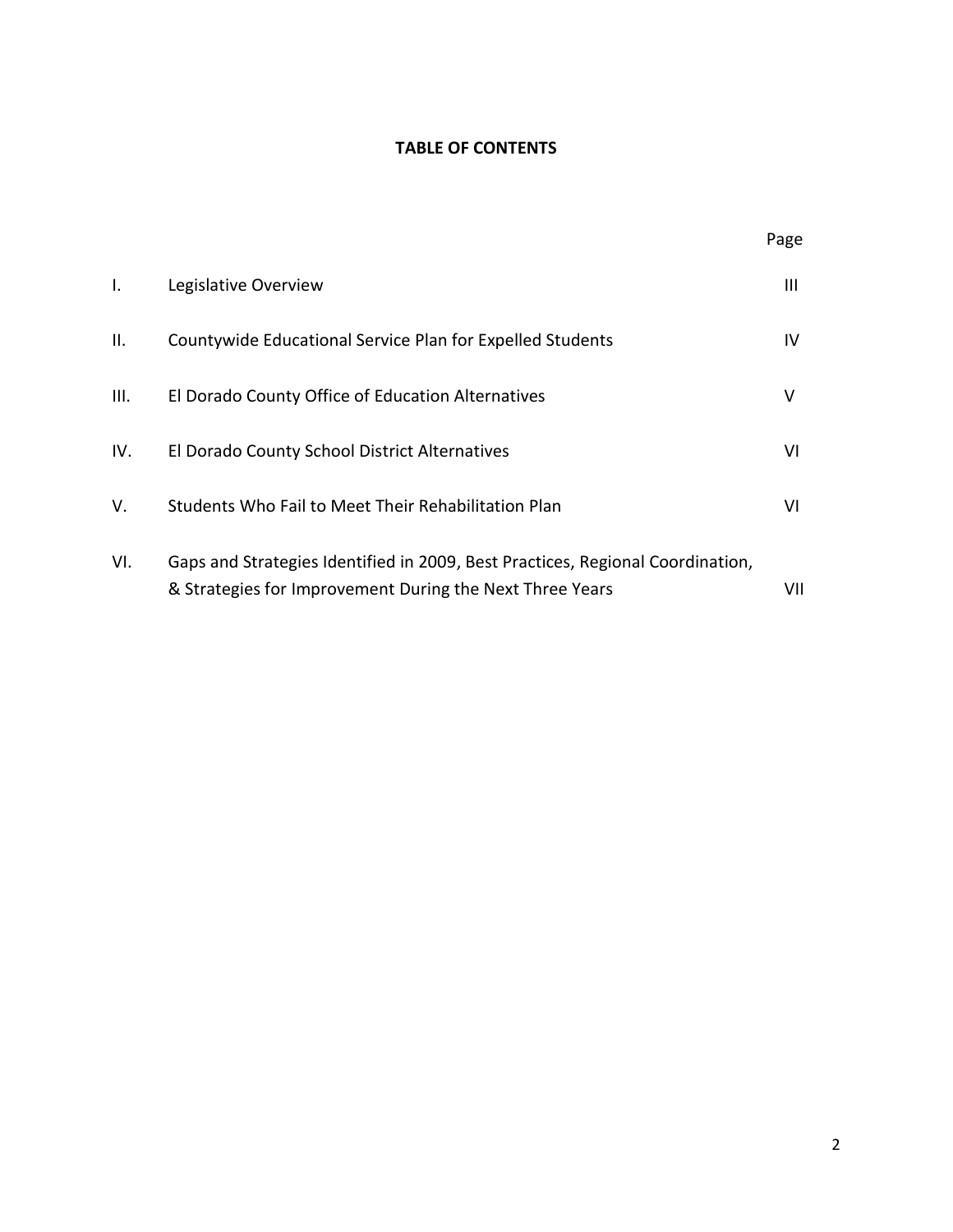#### **I. Legislative Overview**

California *Education Code (EC)* Section 48926 required county superintendents, in conjunction with superintendents of the school districts within the county, to develop a plan for providing educational services to all expelled pupils in that county.

As required, the plan was adopted by the governing board of each school district within the county and by the county board of education, and submitted to the State Superintendent of Public Instruction in 1997. *EC* Section 48926 also requires that each county superintendent of schools, in conjunction with district superintendents in the county, submit a triennial update to that plan to the State Superintendent of Public Instruction.

The approval of the El Dorado County Board of Education and submission of the plan to the State Superintendent of Public Instruction prior to June 30, 1997 as well as the triennial updates since then satisfy requirements associated with the 'county plans for provision of educational services to expelled students.' In addition, this plan shall be distributed to every district superintendent in El Dorado County as required by law.

# Education Code 48926

*Each county superintendent of schools in counties that operate community schools pursuant to Section 1980, in conjunction with superintendents of the school districts within the county, shall develop a plan for providing education services to all expelled pupils in that county. The plan shall be adopted by the governing board of each school district within the county and by the county board of education.* 

*The plan shall enumerate existing educational alternatives for expelled pupils, identify gaps in educational services to expelled pupils, and strategies for filling those service gaps. The plan shall also identify alternative placements for pupils who are expelled and placed in district community day school programs, but who fail to meet the terms and conditions of their rehabilitation plan or who pose a danger to other district pupils, as determined by the governing board.* 

*Each county superintendent of schools, in conjunction with the superintendents of the school districts, shall submit to the Superintendent of Public Instruction the county plan for providing educational services to all expelled pupils in the county no later than June 30, 1997, and shall submit a triennial update to the plan to the Superintendent of Public Instruction, including the outcome data pursuant to Section 48916.1, on June 30th thereafter.*

# Education Code 48916.1

*a) At the time an expulsion of a pupil is ordered, the governing board of the school district shall ensure that an educational program is provided to the pupil who is subject*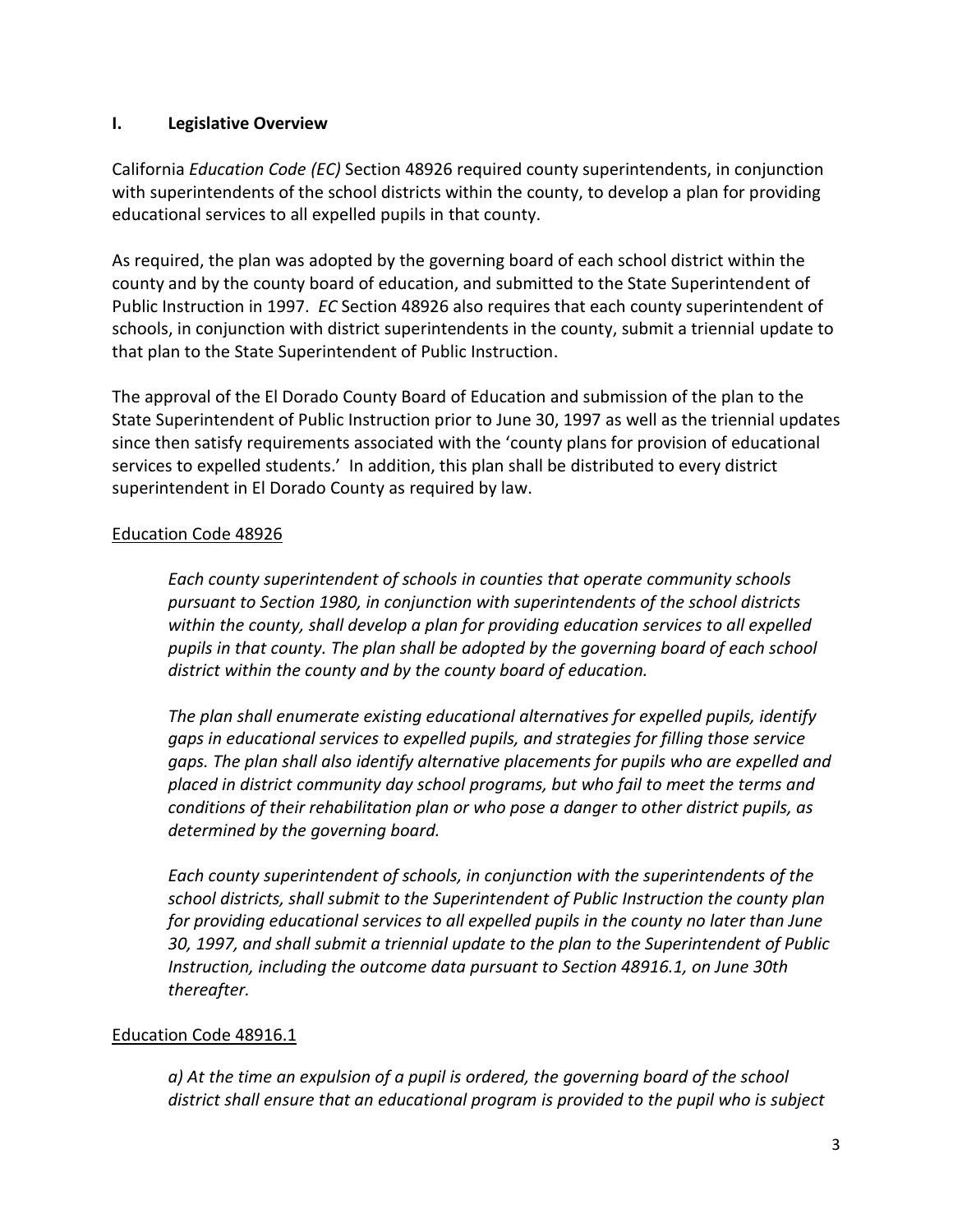*to the expulsion order for the period of the expulsion. Except for pupils expelled pursuant to subdivision (d) of Section 48915, the governing board of a school district is required to implement the provisions of this section only to the extent funds are appropriated for this purpose in the annual Budget Act or other legislation, or both.*

# **II. Countywide Educational Service Plan for Expelled Students**

Educational programs within El Dorado County provide excellent opportunities for students who are in need of traditional and/or alternative education programs. Local school districts offer a broad spectrum of services augmented by El Dorado County Office of Education programs, providing a continuum of services to expelled youth.

Early intervention strategies on comprehensive school sites, alternative programs on and off comprehensive school sites, and/or referral to the El Dorado County Office of Education programs respond to student diversity and community needs by providing opportunity for academic success for all kindergarten through twelfth grade public school students living in El Dorado County. El Dorado County Office of Education staff meet with all new school district superintendents and principals to review and coordinate available services, options, and procedures.

Groups of educational leaders meet regularly throughout the year at the El Dorado County Office of Education and throughout the county on a number of topics, including reviewing best practices in serving at-risk youth and families. These groups include, but are not limited to, Superintendents' Council, Curriculum and Instructional Leadership Council, Beginning Teacher Support and Assessment, Secondary Principals, Middle School Principals, Elementary Principals, Child Development, Early Care and Education Planning Council, School Attendance and Review Board, Special Education Local Plan Area (SELPA), El Dorado County Charter SELPA, Human Resources, Internal and External Business, Professional Development, First Five El Dorado, Gifted and Talented Coordinators, Emergency Preparedness, Indian Education, Information and Technology Services, Opportunities for Pregnant Minors, Adult Education, Central Sierra Regional Occupational Program, and Sugarloaf Fine Arts Camp.

Each school district provides intervention strategies which include, but are not limited to, providing counseling, student study teams, academic and emotional assessments, parent trainings, in-school suspensions, off-campus suspensions, Special Education services, after school activities, student/parent/school contracts, and a focus on building each student's total school assets as described in the California Healthy Kids Student Survey.

There are students whose behavior constitutes grounds for discipline and possible referral for expulsion from school. Each district may, and in some cases is required, to recommend expulsion to the Governing Board for those students whose behavior endangers other students and/or staff. In addition, each district and the County Office of Education participate with law enforcement agencies in a Memorandum of Understanding that pertains to student behaviors.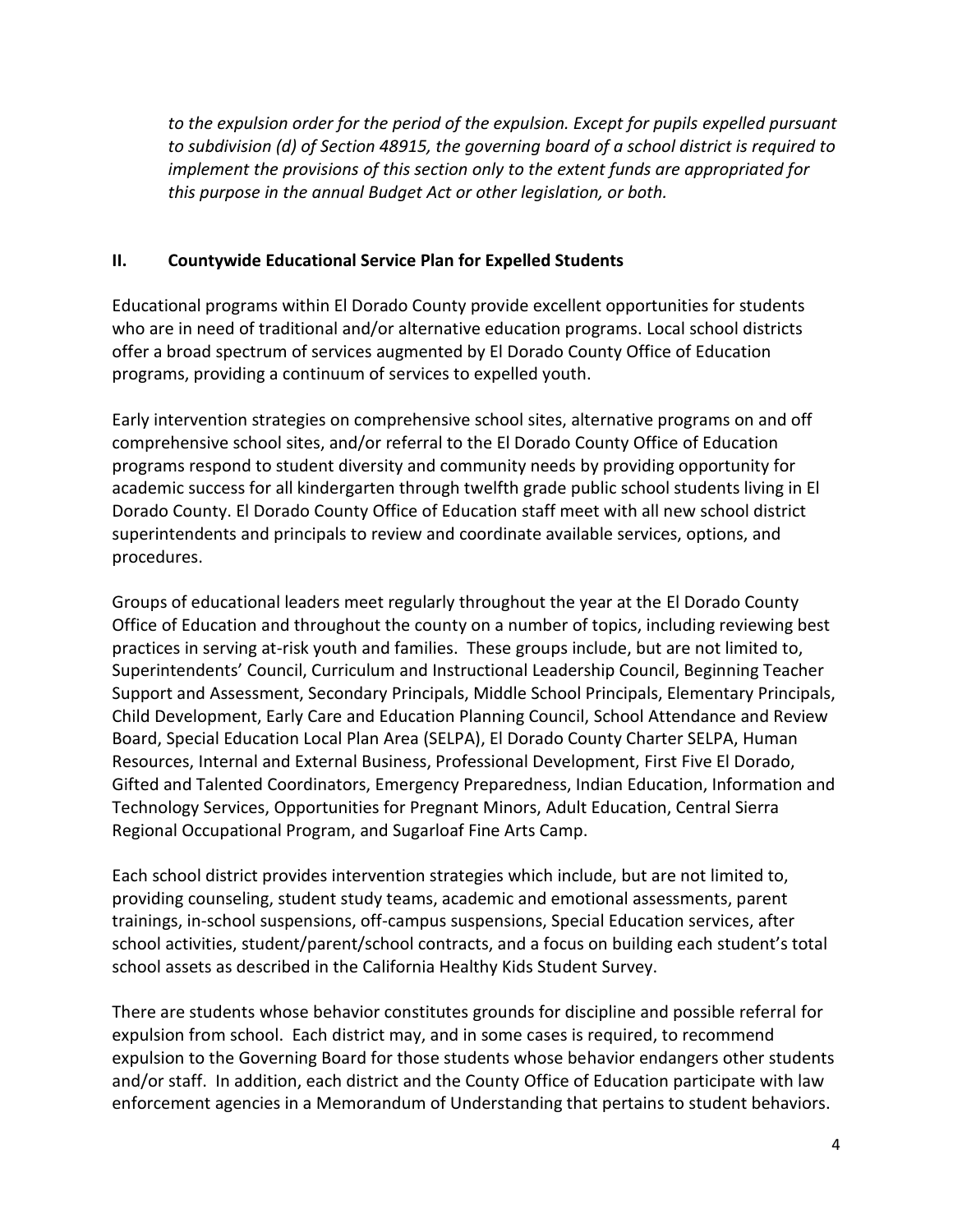Each student whose behavior has resulted in expulsion is given a Rehabilitation Plan designed by each school district that explains the conditions the expelled student must meet in order to return to the District.

# **III. El Dorado County Office of Education Alternatives**

The El Dorado County Office of Education provides a range of educational options for expelled students. The programs described fit the continuum of educational care as outlined. The philosophy of each individual school district affects how the El Dorado County Office of Education will meet the needs of that particular school district. Some school districts use the El Dorado County of Education program as an educational option for those students expelled under a district "no tolerance" policy, while others use this program as a student assistance or placement alternative. The community school is a permissive educational program that provides local school districts with educational options for their expelled youth.

The El Dorado County Office of Education Charter Alternative Programs and K-6 Community School the following options for expelled youth:

- 1) Community School offers daily educational programs that meet for 300 minutes per day in community school classrooms, located throughout El Dorado County.
- 2) The elementary Community School for students in grades K-6 provides a daily educational program that meets for 300 minutes per day at the County Office of Education.
- 3) Contracted study programs that require students in Kindergarten through twelfth grades to complete a minimum of 2,030 hours of educational product weekly.
- 4) Computer assisted and/or on-line courses, including credit recovery and acceleration (remedial to adult levels)
- 5) Community Service/Service Learning Options
- 6) ROP/ Technical Programs
- 7) School-to-Career Options
- 8) G.E.D., C.H.S.P.E. Options
- 9) Counseling options through New Morning Youth and Family Services and El Dorado County Mental Health and Health Department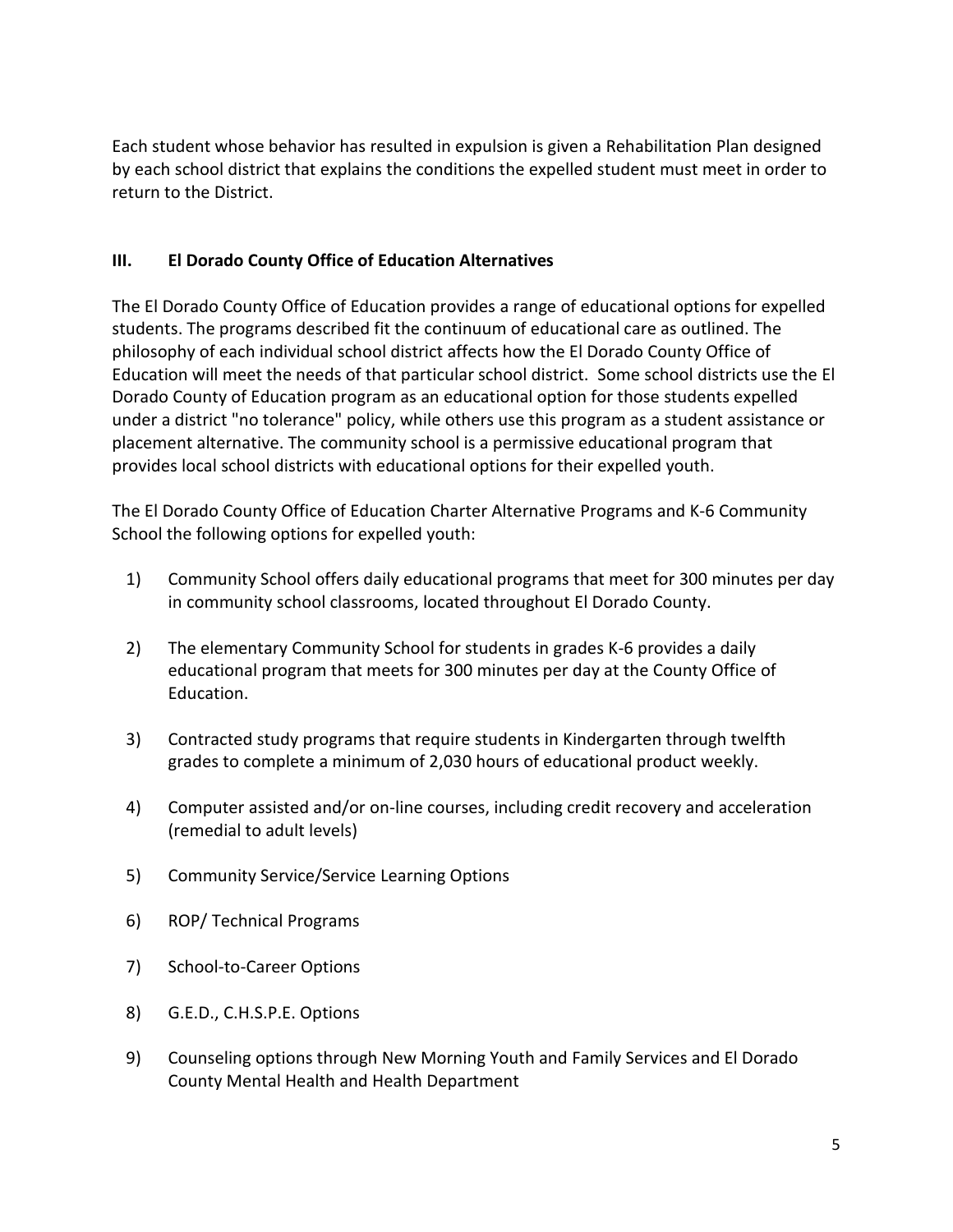- 10) Support for Pregnant and Parenting teens
- 11) Work Ready Certificate Program
- 12) Credit Recovery & Acceleration Programs
- 13) *Safe School Ambassadors* Program
- 14) *Love & Logic* Program
- 15) *Positive Behavior & Intervention Support* (PBIS)

# **IV. El Dorado County School District Alternatives**

All educational alternatives provided by California's school districts are not available to all expelled students. Seriousness of offense, location of offense, and grade level of the student all have the potential to restrict the district level educational alternatives available to the student during the period of expulsion. Students expelled for any of the offenses listed in subdivision a) or c) of Section 48915 of the California Education Code shall not be permitted to enroll in any district operated program during the period of expulsion unless it is a community day school (E.C. 48915.2). All expelled students shall be referred to an educational placement that is 1) not provided at a comprehensive middle, junior or senior high school or any elementary school, and 2) not housed at the school site attended by the student at the time of offense (E.C. 48915). If the expelled student is in grades K-6, the educational placement for the student shall not be merged or combined with educational programs offered to students in grades 7-12 (E.C. 48916.1). In addition to the above listed requirements, such factors as district size, district level alternatives, county level alternatives, and district philosophy can impact the determination by a District Governing Board as to which educational alternatives are appropriate for students who are expelled.

# **V. Students Who Fail to Meet Their Rehabilitation Plan**

Expelled students who fail to meet the terms and conditions of their rehabilitation plan may be referred to a different district school, a district community day school, or the El Dorado County Office of Education Charter Alternative Programs.

Students who are expelled are referred to an educational program deemed appropriate by the District Governing Board. The District continues to maintain responsibility for developing a Rehabilitation Plan for the student and ensuring that an educational program is provided.

The Charter Alternative Programs maintains a standing policy of accepting all students who have been expelled by their district of residence. Expelled students who are referred to the El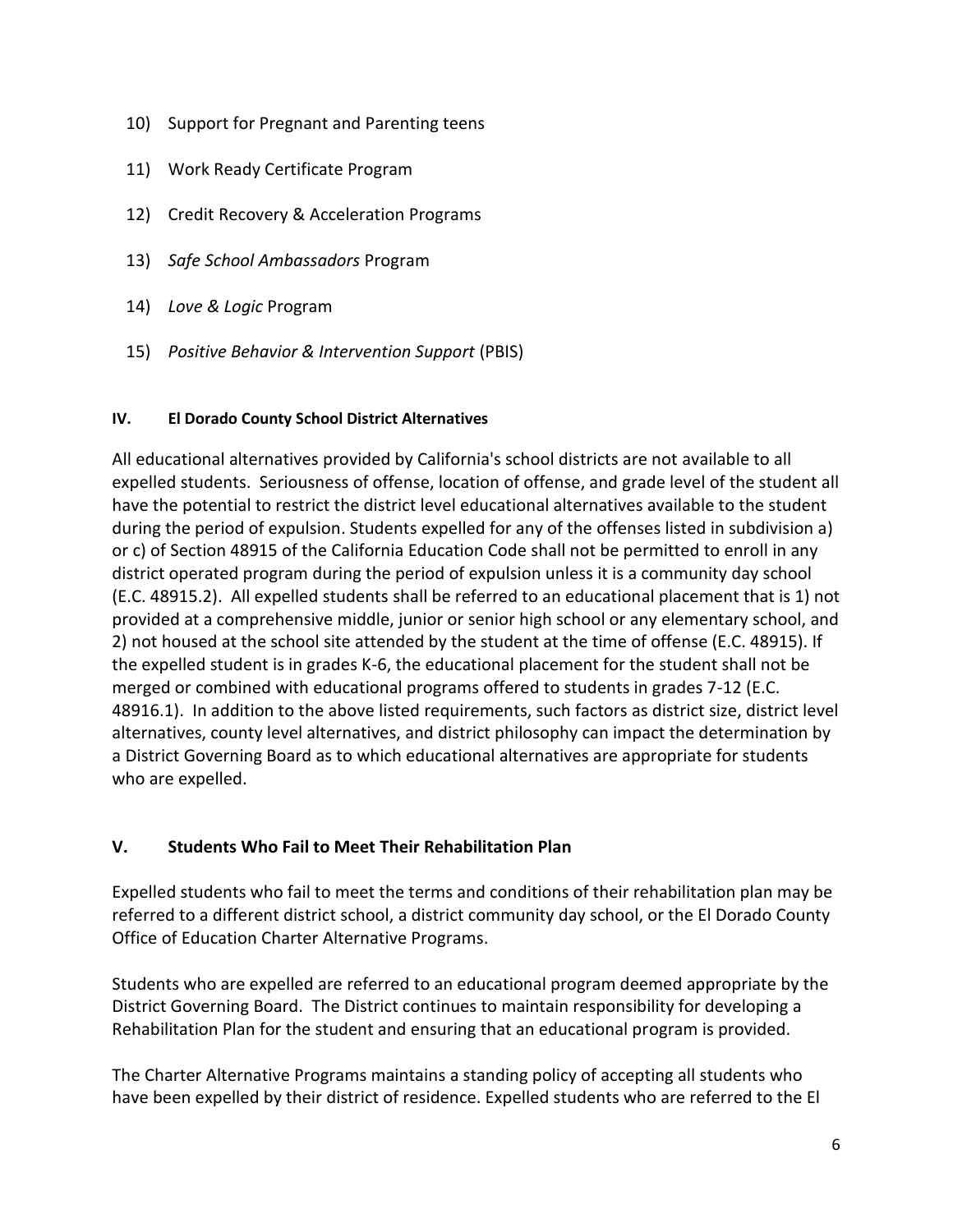Dorado County Office of Education Charter Alternative Programs are provided with an Individual Learning Plan developed with the student, parents, and Charter staff. Part of this plan may include a goal of returning to the district of residence. Each District is responsible to provide each student with a district expulsion plan clearly defining what the student must do before returning to the District. Individual Learning Plans and strategies are regularly reviewed by Charter staff. Alternative strategies may be developed for those students who have difficulty meeting the terms and conditions of their District designed rehabilitation plan.

# **VI. Review of Gaps and Strategies Identified in 2015, Best Practices, Regional Coordination, and Strategies for Improvement During the Next Three Years**

The gaps and areas of challenge in providing countywide expulsion services remain the same as those addressed in 2012. Updates regarding those areas - including best practices, information about regional coordination, and strategies for improvement during the next three years – are all addressed in this section of the countywide services plan.

a) District enrollment in El Dorado County ranges from approximately 20 students, at rurally located one room schoolhouses, to more than 7,000 students at our largest school district. There are 15 school districts in El Dorado County. This smaller district size, together with the rural characteristics of the county, makes it difficult to offer the range of alternatives often found in the larger urban districts. The strategy for addressing this problem is to continue to maintain the Charter Alternative Programs, which includes a Community School for 7-12<sup>th</sup> graders and a Community School for students in grades K-6. These programs provide educational services to all school districts in the county by employing a variety of instructional strategies, including those that are capable of overcoming obstacles associated with providing educational services in rural, often isolated settings.

# Update, Best Practices, Regional Coordination, and Plans:

Services for expelled youth continue to be provided and continue to be successful as evidenced by a review of relevant data, including expulsion, suspension, truancy, and dropout data (see charts that follow). Considering our positive data, we feel that we are providing and managing services for at-risk youth to good effect. We anticipate continuing these services in the next three years.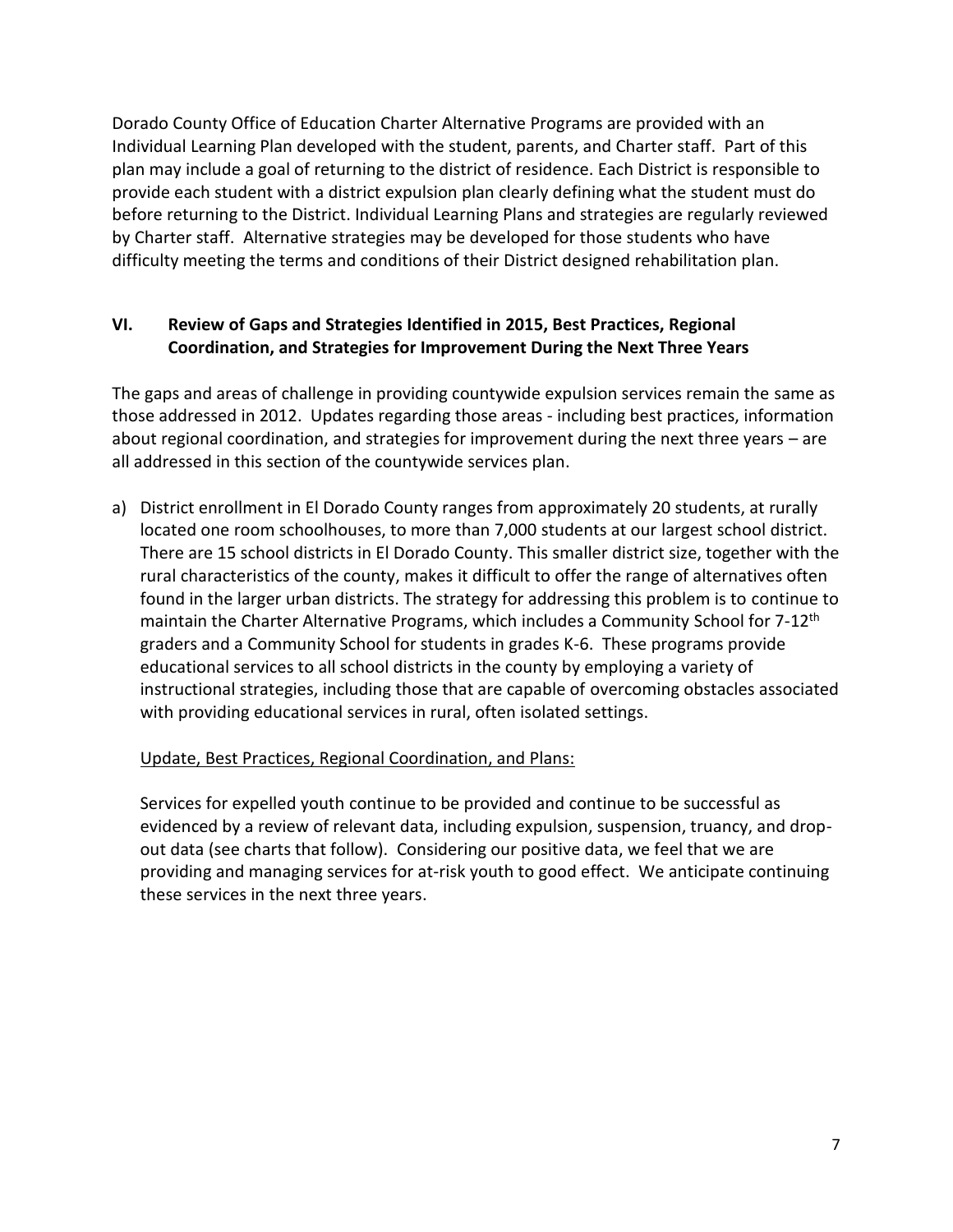

El Dorado County's expulsion and suspension rates equal that of the state.

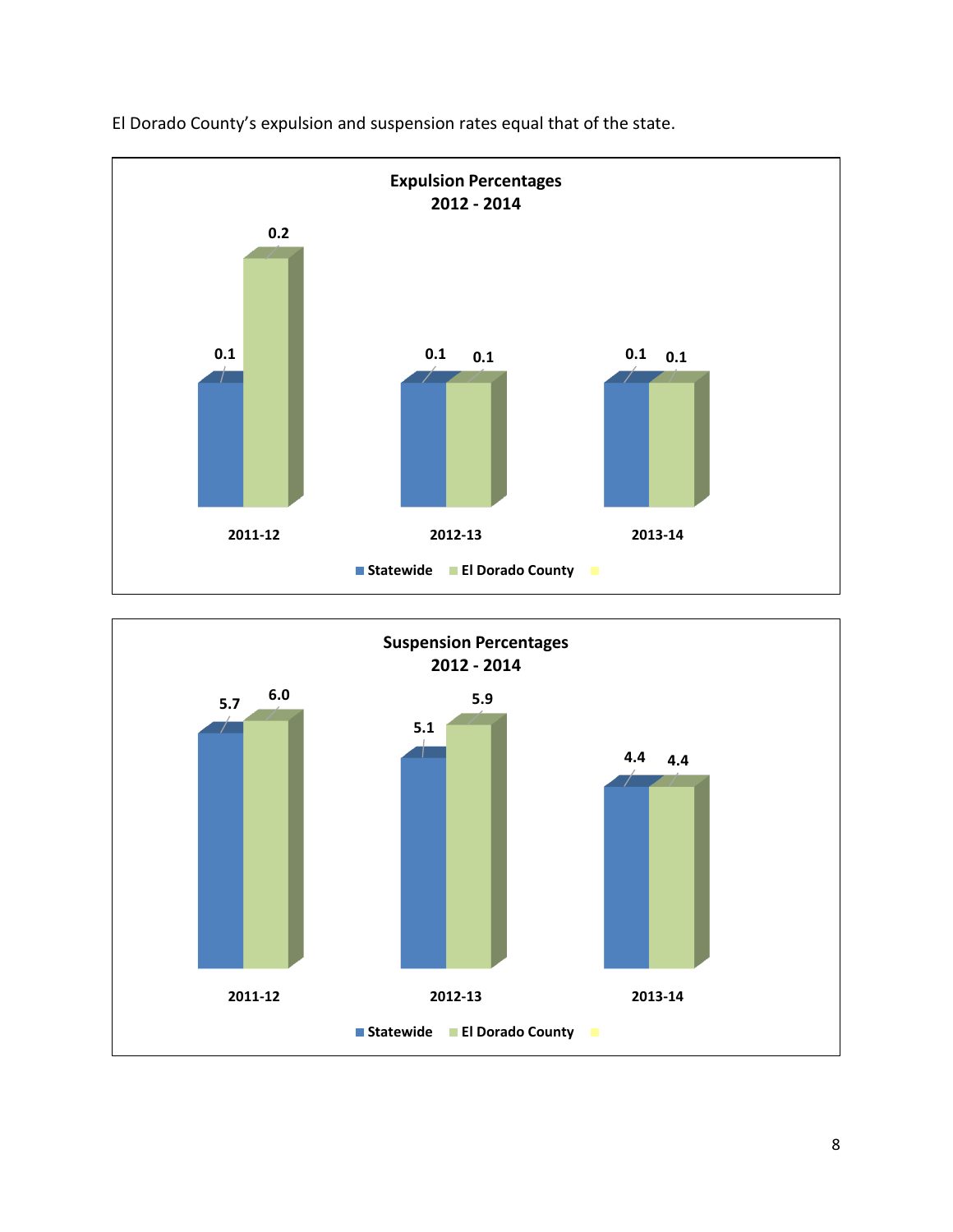The truancy rate in El Dorado County is considerably lower than the statewide rate. El Dorado County averaged a truancy rate 30% lower than the statewide average in 2012-13. Although truancy rates increased across the state for the 2013-14 school year, the truancy rate in El Dorado County was still 23.5% lower than the statewide average.

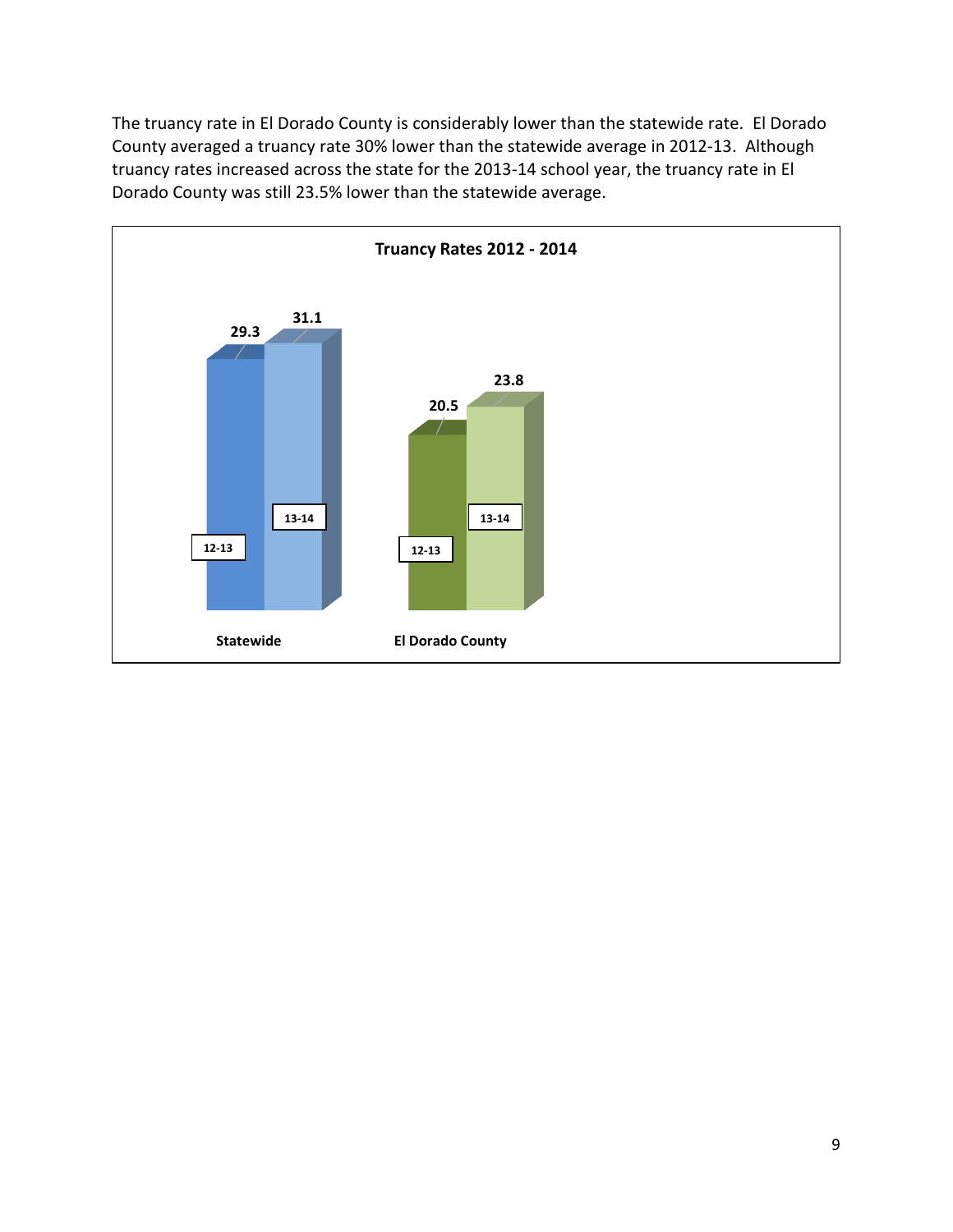

El Dorado County students have dropout rates that are significantly lower than the state, averaging generally 50% or less than the state-wide average.

b) Students who commit an expulsion offense during an expulsion period may have limited alternatives that remain available for placement. The strategy for addressing this problem is to maintain a commitment to providing educational services to students, regardless of repeated offenses, at regional county community schools.

# Update, Best Practices, Regional Coordination, and Plans:

Services for expelled youth continue to be successful, and we anticipate continuing these services in the next three years.

c) Students who are expelled in grades K-6 do not have the same educational alternatives available as students in grades 7-12. Students in grades K-6 are also expelled at a much lower rate than students in grades 7-12. These two factors, together with the requirement that educational services for students in grades K-6 cannot be merged or combined with services to students in grades 7-12, make it difficult to identify an educational placement for the expelled K-6 student. To better meet the needs of these students, the El Dorado County Office of Education established a K-6 Community Day School in the 2006-2007 school year. The program, which now operates as a K-6 Community School at the County Office of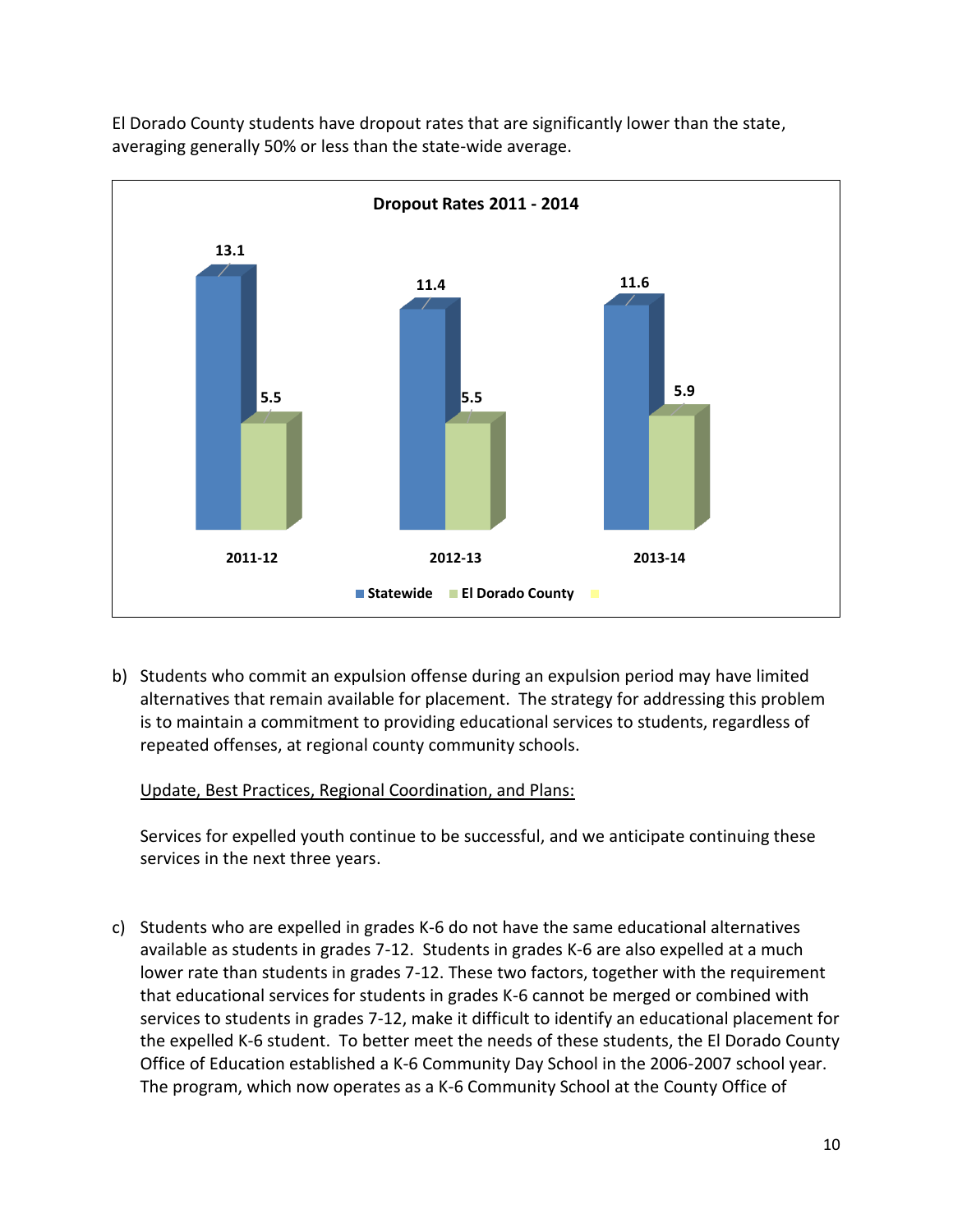Education, provides educational services to students in grades K-6.

Update, Best Practices, Regional Coordination, and Plans: A K-6 Community School program continues to be operated by the El Dorado County Office of Education, providing quality service for K-6 students through the county. The program partners with our local Indian Education Council to provide counseling services directly at the school site. We anticipate continuing the K-6 program during in the next three years.

d) In all cases, each school district is responsible to ensure appropriate educational service for its expelled students. The El Dorado County Office of Education and local school districts work collaboratively to create relevant and effective options to ensure that expelled students' educational needs are met.

# Update, Best Practices, Regional Coordination, and Plans:

Our local school districts and the El Dorado County Office of Education continue to work closely together to provide applicable and effective options for expelled students. Staff communicate regularly regarding individual students' needs, including coordinating intake meetings and arranging for educational services to help ensure the success of students.

A variety of counseling options are provided to students throughout the county, including counseling services at the county community school through a partnership with the local Indian Education Council.

The El Dorado County Office of Education and local school districts partner closely with county agencies and community-based organizations to plan and provide a broad umbrella of overlapping support services for students and families. This information is provided to families in a number of ways, including during intake and/or student success team meetings, through local agencies, and through the El Dorado County Office of Education website:<http://edcoe.org/>

An annual *Community Based Organization Breakfast* is held each year to inform, facilitate, and coordinate support services, including those provided by government agencies, nonprofit organizations, and faith-based groups. Representatives from these groups each speak at the breakfast to provide an update on their respective services and to learn about, and coordinate services with, the other organizations that provide student and family support services. Dozens of these groups are in attendance, including County Mental Health, local law enforcement, Foster Youth Services, Indian Education, School Attendance and Review Board, and school counselors and administrators. New school administrators often attend, and they are provided with this information to better help them support families. The focus of our community based organizations is on providing support services to those students and families who are most at-risk.

This year the El Dorado County Office of Education again partnered with local school